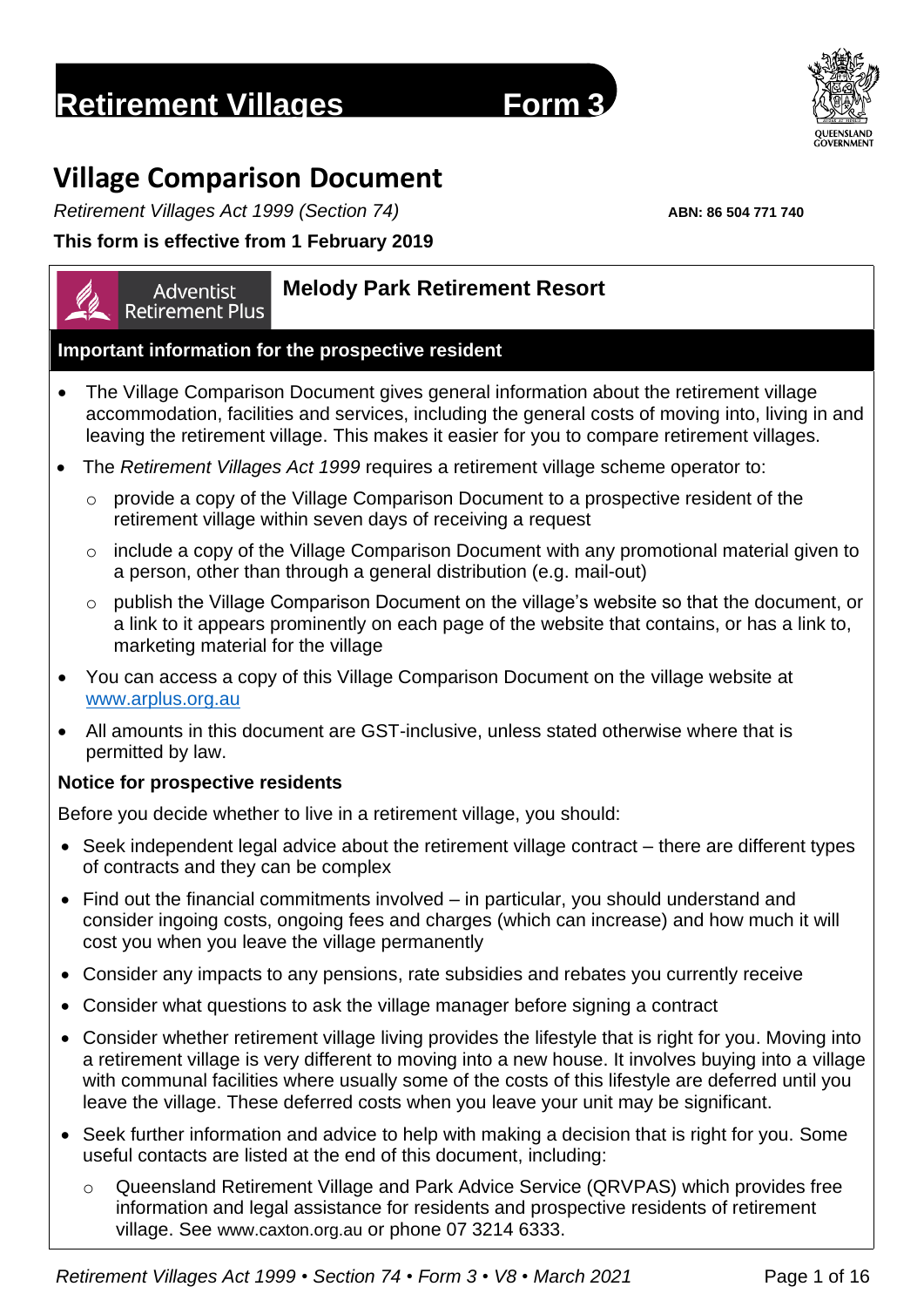o The Queensland Law Society which can provide a list of lawyers who practice retirement village law. See [www.qls.com.au](http://www.qls.com.au/) or phone: 1300 367 757.

### **More information**

- If you decide to move into a retirement village, the operator will provide you with a Prospective Costs Document for your selected unit, a residence contract and other legal documents.
- By law, you must have a copy of the Village Comparison Document, the Prospective Costs Document, the village by-laws, your residence contract and all attachments to your residence contract for at least 21 days before you and the operator enter into the residence contract. This is to give you time to read these documents carefully and seek professional advice about your legal and financial interests. You have the right to waive the 21-day period if you get legal advice from a Queensland lawyer about your contract.

**The information in this Village Comparison Document is correct as at 15 November 2021 and applies to prospective residents.**

**Some of the information in this document may not apply to existing residence contracts.**

# **Part 1 – Operator and management details 1.1 Retirement village location** Retirement Village Name: Adventist Retirement Plus - Melody Park Street Address: 261 Gilston Road Suburb: NERANG State: QLD Post Code: 4211 **1.2 Owner of the land on which the retirement village scheme is located**  Name of land owner: Australasian Conference Association Limited Australian Company Number (ACN): 000 003 930 Address: 400 Boundary Street Suburb: SPRING HILL State: QLD Post Code: 4000 **1.3 Village operator** | Name of entity that operates the retirement village (scheme operator): Seventh-day Adventist Aged Care (South Queensland) Ltd Australian Company Number (ACN): 104 195 922 Address: 400 Boundary Street Suburb: SPRING HILL State: QLD Post Code: 4000 Date entity became operator: 01 October 1992 **1.4 Village management and onsite availability** Name of village management entity and contact details: Seventh-day Adventist Aged Care (South Queensland) Ltd Australian Company Number (ACN): 104 195 922 Phone: 07 5557 1777 Email: reception.mp@arplus.org.au An onsite manager (or representative) is available to residents:  $\boxtimes$  Part time Onsite availability includes: Scheduled Weekdays – 9.00am to 4.00pm; Weekends – contactable by phone in case of emergency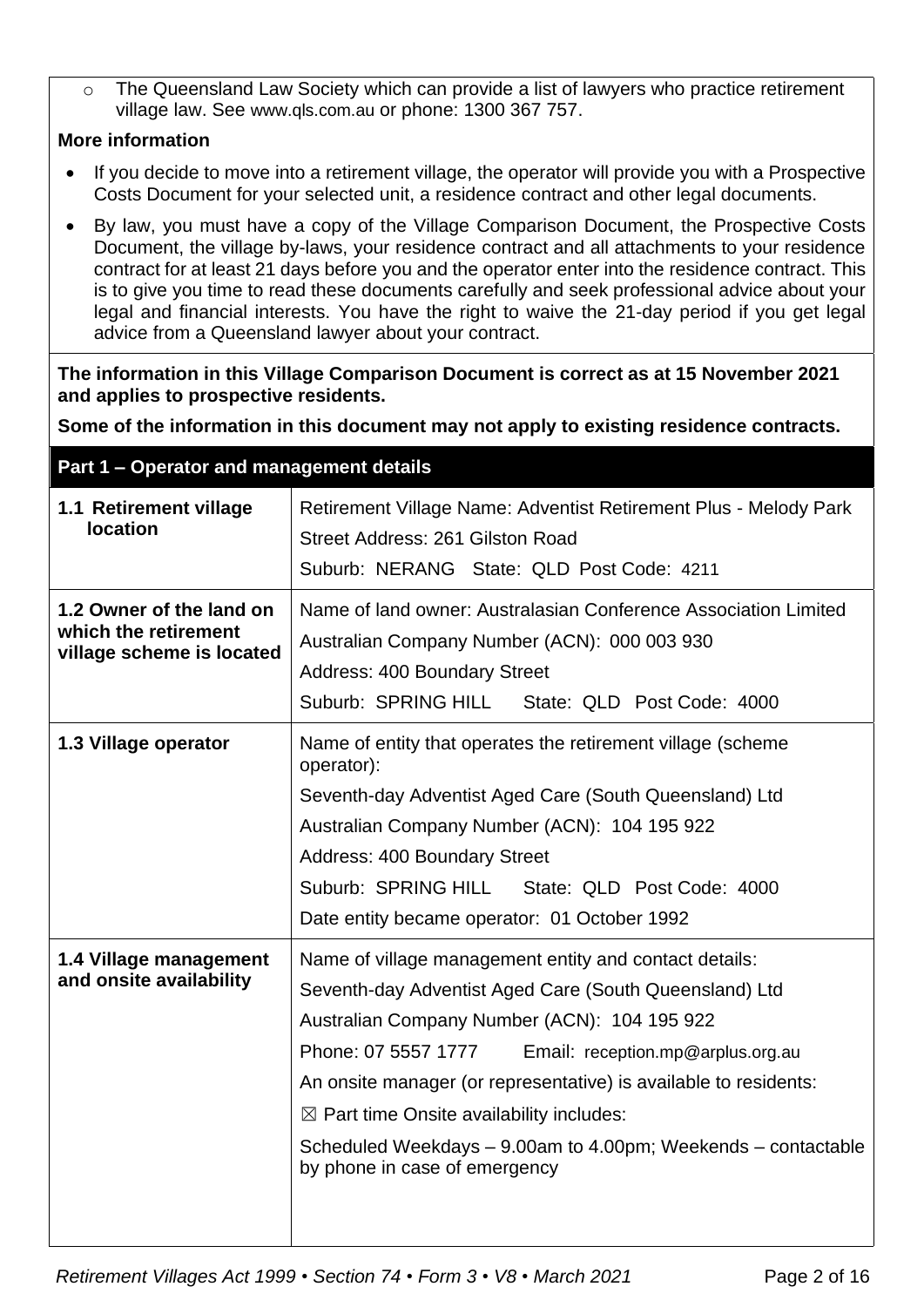| <b>1.5 Approved closure</b>                                     | Is there an approved transition plan for the village?                                                                                                                                                                                                                                                                                                                                                                                   |  |  |
|-----------------------------------------------------------------|-----------------------------------------------------------------------------------------------------------------------------------------------------------------------------------------------------------------------------------------------------------------------------------------------------------------------------------------------------------------------------------------------------------------------------------------|--|--|
| plans and transition<br>plans for the retirement                | $\Box$ Yes $\boxtimes$ No                                                                                                                                                                                                                                                                                                                                                                                                               |  |  |
| village                                                         | A written transition plan approved by the Department of Housing and<br>Public Works is required when an existing operator is transitioning<br>control of the retirement village scheme's operation to a new<br>operator.                                                                                                                                                                                                                |  |  |
|                                                                 | Is there an approved closure plan for the village?                                                                                                                                                                                                                                                                                                                                                                                      |  |  |
|                                                                 | $\Box$ Yes $\boxtimes$ No                                                                                                                                                                                                                                                                                                                                                                                                               |  |  |
|                                                                 | A written closure plan approved by the residents of the village (by a<br>special resolution at a residents meeting) or by the Department of<br>Housing and Public Works is required if an operator is closing a<br>retirement village scheme. This includes winding down or stopping<br>to operate the village, even temporarily.                                                                                                       |  |  |
| <b>1.6 Statutory Charge</b><br>over retirement village<br>land. | Tenure in a leasehold or freehold scheme is secured by the<br>registration of your interest on the certificate of title for the property.<br>There is no statutory charge registered over leasehold schemes and<br>freehold schemes.                                                                                                                                                                                                    |  |  |
|                                                                 | In relation to licence schemes, a statutory charge over the land is<br>normally registered on the certificate of title by the chief executive of<br>the department administering the Act. It there is no statutory charge<br>registered on a licence scheme, which may be the case for some<br>religious, charitable or community purpose organisations, you should<br>check if the security of tenure offered meets your requirements. |  |  |
|                                                                 | Is a statutory charge registered on the certificate of title for the<br>retirement village land?<br>$\Box$ Yes $\boxtimes$ No                                                                                                                                                                                                                                                                                                           |  |  |
| Part 2 - Age limits                                             |                                                                                                                                                                                                                                                                                                                                                                                                                                         |  |  |
| 2.1 What age limits apply<br>to residents in this<br>village?   | In the case of a single application, the applicant must be eligible for<br>the Aged Pension. In the case of a joint application, one applicant<br>must be eligible for the Aged Pension and the other applicant must<br>be suitable as determined by the Scheme Operator.                                                                                                                                                               |  |  |
|                                                                 | <b>ACCOMMODATION, FACILITIES AND SERVICES</b>                                                                                                                                                                                                                                                                                                                                                                                           |  |  |
|                                                                 | Part 3 - Accommodation units: Nature of ownership or tenure                                                                                                                                                                                                                                                                                                                                                                             |  |  |
| 3.1 Resident ownership or<br>tenure of the units in the         | Freehold (owner resident)                                                                                                                                                                                                                                                                                                                                                                                                               |  |  |
| village is:                                                     | Lease (non-owner resident)                                                                                                                                                                                                                                                                                                                                                                                                              |  |  |
|                                                                 | $\boxtimes$ Licence (non-owner resident)                                                                                                                                                                                                                                                                                                                                                                                                |  |  |
|                                                                 | Share in company title entity (non-owner resident)                                                                                                                                                                                                                                                                                                                                                                                      |  |  |
|                                                                 |                                                                                                                                                                                                                                                                                                                                                                                                                                         |  |  |
|                                                                 | Unit in unit trust (non-owner resident)                                                                                                                                                                                                                                                                                                                                                                                                 |  |  |
|                                                                 | $\boxtimes$ Rental (non-owner resident)                                                                                                                                                                                                                                                                                                                                                                                                 |  |  |
|                                                                 |                                                                                                                                                                                                                                                                                                                                                                                                                                         |  |  |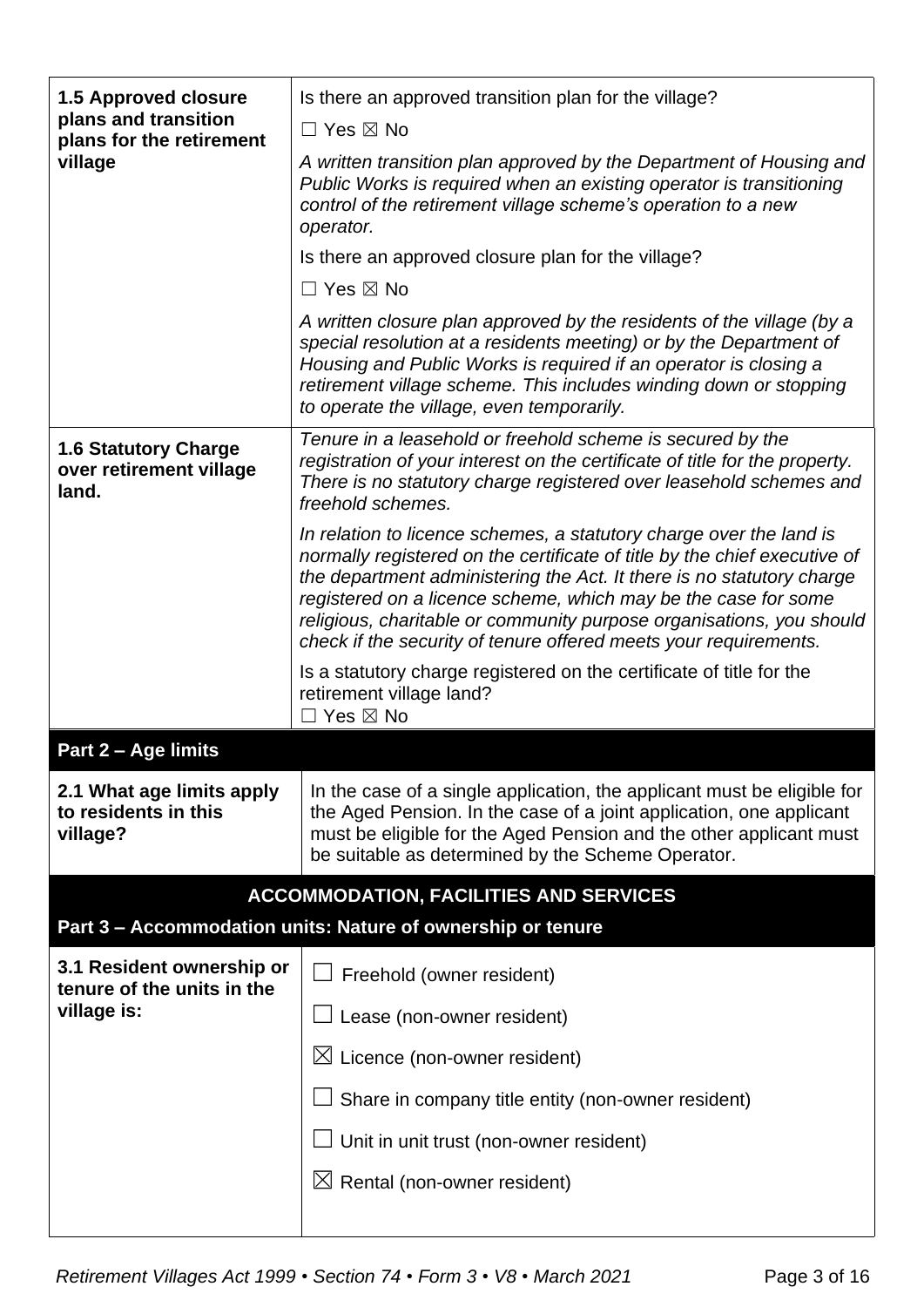| <b>Accommodation types</b>                                                                    |                                                                                                                                                                                                                                                                                                                                                                                                                                                                                                  |                                                 |                |                                                                                                                                                                                      |  |
|-----------------------------------------------------------------------------------------------|--------------------------------------------------------------------------------------------------------------------------------------------------------------------------------------------------------------------------------------------------------------------------------------------------------------------------------------------------------------------------------------------------------------------------------------------------------------------------------------------------|-------------------------------------------------|----------------|--------------------------------------------------------------------------------------------------------------------------------------------------------------------------------------|--|
| 3.2 Number of units by<br>accommodation type and<br>tenure                                    |                                                                                                                                                                                                                                                                                                                                                                                                                                                                                                  |                                                 |                | There are 45 single story independent living units in the village.                                                                                                                   |  |
| <b>Accommodation Unit</b>                                                                     | <b>Freehold</b>                                                                                                                                                                                                                                                                                                                                                                                                                                                                                  | Leasehold                                       | <b>Licence</b> | Other - Rental                                                                                                                                                                       |  |
| Two bedrooms                                                                                  |                                                                                                                                                                                                                                                                                                                                                                                                                                                                                                  |                                                 | 26             | 4                                                                                                                                                                                    |  |
| Two bedrooms + study<br>$\blacksquare$                                                        |                                                                                                                                                                                                                                                                                                                                                                                                                                                                                                  |                                                 | 15             |                                                                                                                                                                                      |  |
| <b>Total number of units</b>                                                                  |                                                                                                                                                                                                                                                                                                                                                                                                                                                                                                  |                                                 | 41             | 4                                                                                                                                                                                    |  |
| <b>Access and design</b>                                                                      |                                                                                                                                                                                                                                                                                                                                                                                                                                                                                                  |                                                 |                |                                                                                                                                                                                      |  |
| 3.3 What disability access<br>and design features do<br>the units and the village<br>contain? | $\boxtimes$ Level access from the street into and between all areas of the<br>unit (i.e. no external or internal steps or stairs) in some units<br>$\boxtimes$ Step-free (hob less) shower in some units<br>$\boxtimes$ Width of doorways allow for wheelchair access in some units<br>Toilet is accessible in a wheelchair in some units<br>$\boxtimes$<br>$\boxtimes$ Other key features in the units or village that cater for people<br>with disability or assist residents to age in place: |                                                 |                |                                                                                                                                                                                      |  |
| Part 4 - Parking for residents and visitors                                                   |                                                                                                                                                                                                                                                                                                                                                                                                                                                                                                  |                                                 |                |                                                                                                                                                                                      |  |
| 4.1 What car parking in<br>the village is available for<br>residents?                         | $\boxtimes$ Some units with own garage or carport attached or adjacent to<br>the unit                                                                                                                                                                                                                                                                                                                                                                                                            |                                                 |                |                                                                                                                                                                                      |  |
|                                                                                               | $\boxtimes$ General car parking for residents in the village                                                                                                                                                                                                                                                                                                                                                                                                                                     |                                                 |                |                                                                                                                                                                                      |  |
|                                                                                               | $\boxtimes$ Other parking e.g. caravan or boat                                                                                                                                                                                                                                                                                                                                                                                                                                                   |                                                 |                |                                                                                                                                                                                      |  |
|                                                                                               | Limited parking available for caravans, boats and<br>campervans                                                                                                                                                                                                                                                                                                                                                                                                                                  |                                                 |                |                                                                                                                                                                                      |  |
|                                                                                               |                                                                                                                                                                                                                                                                                                                                                                                                                                                                                                  | Restrictions on resident's car parking include: |                |                                                                                                                                                                                      |  |
|                                                                                               | ٠                                                                                                                                                                                                                                                                                                                                                                                                                                                                                                | Parking on lawns prohibited                     |                |                                                                                                                                                                                      |  |
|                                                                                               |                                                                                                                                                                                                                                                                                                                                                                                                                                                                                                  |                                                 |                | Street parking is restricted to drop-off and pickup only                                                                                                                             |  |
|                                                                                               |                                                                                                                                                                                                                                                                                                                                                                                                                                                                                                  |                                                 |                | Visitors and family members of residents are not permitted<br>to leave vehicles on site for extended periods of time without<br>being present on site, unless approved by management |  |
| 4.2 Is parking in the                                                                         | $\boxtimes$ Yes – General car parking for visitors in the village                                                                                                                                                                                                                                                                                                                                                                                                                                |                                                 |                |                                                                                                                                                                                      |  |
| village available for<br>visitors?                                                            |                                                                                                                                                                                                                                                                                                                                                                                                                                                                                                  | Restrictions on visitor car parking include:    |                |                                                                                                                                                                                      |  |
| If yes, parking restrictions                                                                  |                                                                                                                                                                                                                                                                                                                                                                                                                                                                                                  | Parking on lawns prohibited                     |                |                                                                                                                                                                                      |  |
| include                                                                                       | $\bullet$                                                                                                                                                                                                                                                                                                                                                                                                                                                                                        |                                                 |                | Street parking is restricted to drop-off and pickup only                                                                                                                             |  |
|                                                                                               | ٠                                                                                                                                                                                                                                                                                                                                                                                                                                                                                                |                                                 |                | Visitors and family members of residents are not permitted<br>to leave vehicles on site for extended periods of time without<br>being present on site, unless approved by management |  |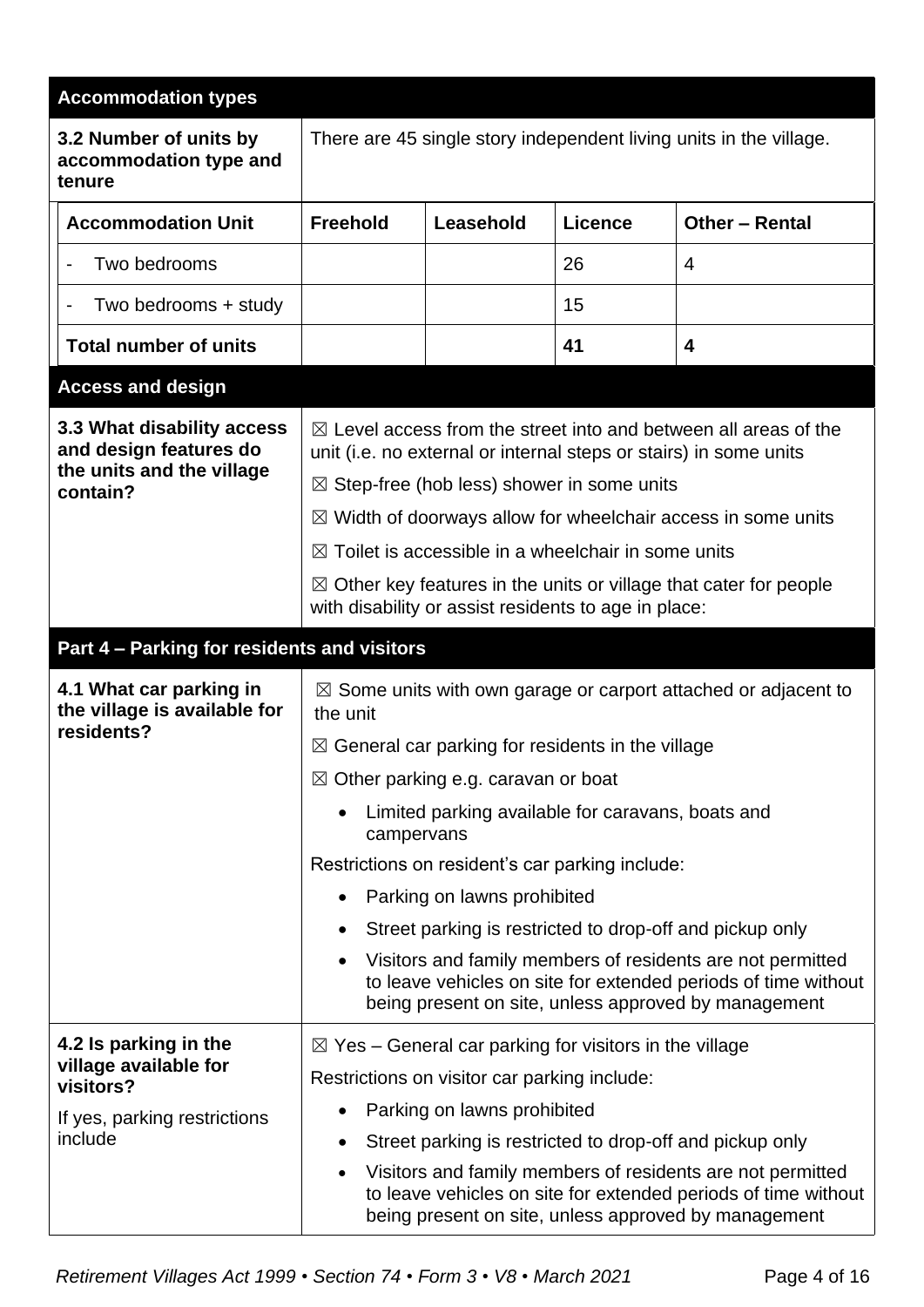| <b>Part 5 - Planning and development</b>                                                                          |                                                                                                                                                                                                                                                                                                                                                                                        |                                                                        |  |  |  |
|-------------------------------------------------------------------------------------------------------------------|----------------------------------------------------------------------------------------------------------------------------------------------------------------------------------------------------------------------------------------------------------------------------------------------------------------------------------------------------------------------------------------|------------------------------------------------------------------------|--|--|--|
| 5.1 Is construction or                                                                                            | Year village construction started: 1992                                                                                                                                                                                                                                                                                                                                                |                                                                        |  |  |  |
| development of the village<br>complete?                                                                           |                                                                                                                                                                                                                                                                                                                                                                                        | $\boxtimes$ Fully developed / completed                                |  |  |  |
| <b>5.2 Construction</b><br>development and<br>applications and<br>development approvals                           | <b>Nil</b>                                                                                                                                                                                                                                                                                                                                                                             |                                                                        |  |  |  |
| 5.3 Redevelopment plan<br>under the Retirement<br><b>Villages Act 1999</b>                                        | Is there an approved redevelopment plan for the village under the<br><b>Retirement Villages Act?</b>                                                                                                                                                                                                                                                                                   |                                                                        |  |  |  |
|                                                                                                                   | Yes $\boxtimes$ No<br>The Retirement Villages Act may require a written redevelopment<br>plan for certain types of re-development of the village and this is<br>different to a development approval. A redevelopment plan must be<br>approved by the residents of the village (by a special resolution at a<br>residents meeting) or by the Department of Housing and Public<br>Works. |                                                                        |  |  |  |
|                                                                                                                   | development approval documents.                                                                                                                                                                                                                                                                                                                                                        | <b>Note:</b> see notice at end of document regarding inspection of the |  |  |  |
|                                                                                                                   | Part 6 - Facilities onsite at the village                                                                                                                                                                                                                                                                                                                                              |                                                                        |  |  |  |
| 6.1 The following<br>facilities are currently                                                                     | $\boxtimes$ Activities or games room                                                                                                                                                                                                                                                                                                                                                   | $\boxtimes$ Swimming pool [indoor] [heated]                            |  |  |  |
| available to residents:                                                                                           | $\boxtimes$ Arts and crafts room                                                                                                                                                                                                                                                                                                                                                       | $\boxtimes$ Separate lounge in community                               |  |  |  |
|                                                                                                                   | $\boxtimes$ BBQ area outdoors                                                                                                                                                                                                                                                                                                                                                          | centre                                                                 |  |  |  |
|                                                                                                                   | $\boxtimes$ Billiards room                                                                                                                                                                                                                                                                                                                                                             | $\boxtimes$ Swimming pool and spa [indoor,<br>heated]                  |  |  |  |
|                                                                                                                   | $\boxtimes$ Community centre                                                                                                                                                                                                                                                                                                                                                           | $\boxtimes$ Storage for boats / caravans                               |  |  |  |
|                                                                                                                   | $\boxtimes$ Gardens                                                                                                                                                                                                                                                                                                                                                                    | $\boxtimes$ Village bus or transport                                   |  |  |  |
|                                                                                                                   | $\boxtimes$ Hairdressing or beauty<br>room                                                                                                                                                                                                                                                                                                                                             |                                                                        |  |  |  |
|                                                                                                                   | Details about any facility that is not funded from the General Services Charge paid by residents or<br>if there are any restrictions on access or sharing of facilities (e.g. with an aged care facility): Nil                                                                                                                                                                         |                                                                        |  |  |  |
| 6.2 Does the village have<br>an onsite, attached,<br>adjacent or co-located<br>residential aged care<br>facility? | $\boxtimes$ Yes<br>$\Box$ No<br>Name of Facility: Wisteria Lodge<br>Queensland) Ltd                                                                                                                                                                                                                                                                                                    | Approved Provider: Seventh-day Adventist Aged Care (South              |  |  |  |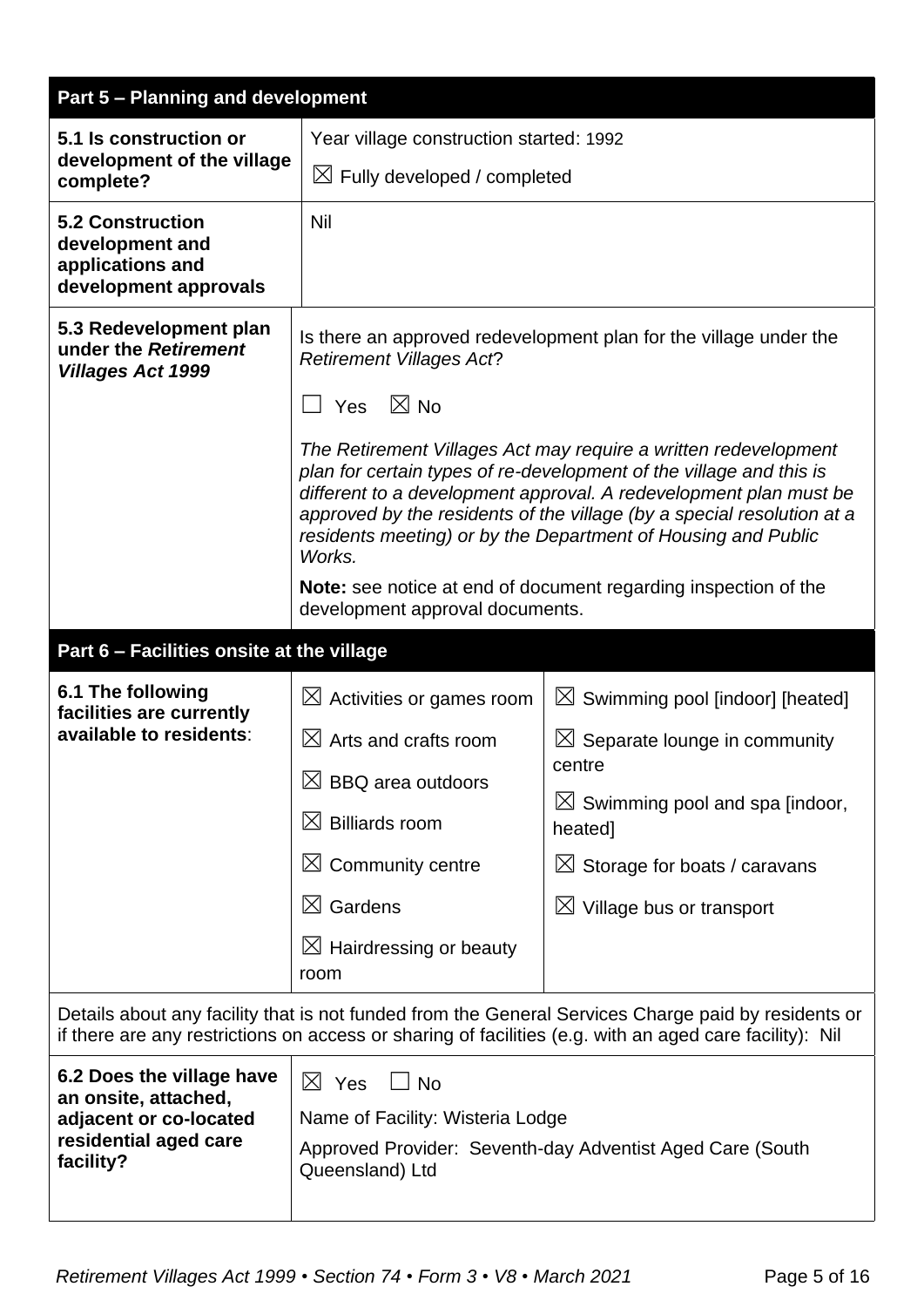**Note:** Aged care facilities are not covered by the *Retirement Villages Act 1999 (Qld).* The retirement village operator cannot keep places free or guarantee places in aged care for residents of the retirement village. To enter a residential aged care facility, you must be assessed as eligible by an Aged Care Assessment Team (ACAT) in accordance with the *Aged Care Act 1997 (Cwth)*.

Exit fees may apply when you move from your retirement village unit to other accommodation and may involve entering a new contract.

# **Part 7 – Services**

| 7.1 What services are<br>provided to all village<br>residents (funded from<br>the General Services<br>Charge paid by<br>residents)?       | management and administration<br>gardening and day-to-day minor maintenance of the<br>common areas and infrastructure; and<br>other services as detailed each year in the operating<br>budget for the scheme |
|-------------------------------------------------------------------------------------------------------------------------------------------|--------------------------------------------------------------------------------------------------------------------------------------------------------------------------------------------------------------|
| 7.2 Are optional personal<br>services provided or<br>made available to<br>residents on a user-pays<br>basis?                              | $\boxtimes$ Yes<br>Supported Living (Home Care)<br><b>Concierge Service</b>                                                                                                                                  |
| 7.3 Does the retirement<br>village operator provide<br>government funded<br>home care services<br>under the Aged Care Act<br>1997 (Cwth)? | $\boxtimes$ Yes, the operator is an Approved Provider of home care under<br>the Aged Care Act 1997 (Registered Accredited Care Supplier -<br>RACS ID number: 17958)                                          |

**Note:** Some residents may be eligible to receive a Home Care Package, or a Commonwealth Home Support Program subsidised by the Commonwealth Government if assessed as eligible by an aged care assessment team (ACAT) under the *Aged Care Act 1997 (Cwth).* These home care services are not covered by the *Retirement Villages Act 1999* (Qld).

**Residents can choose their own approved Home Care Provider and are not obliged to use the retirement village provider, if one is offered.**

#### **Part 8 – Security and emergency systems**

| 8.1 Does the village have<br>a security system?                                                              | $\boxtimes$ Contractor patrols the site 3-4 times per night                                                                                                                                                                 |  |  |
|--------------------------------------------------------------------------------------------------------------|-----------------------------------------------------------------------------------------------------------------------------------------------------------------------------------------------------------------------------|--|--|
| 8.2 Does the village have<br>an emergency help<br>system?                                                    | $\Box$ Yes - all residents<br>⊠ Optional<br>$\Box$ No<br>Emergency Help Phone with emergency button on the handset as<br>well as a pendant. All calls are managed through an external<br>provider 24 hours 7 days per week. |  |  |
| 8.3 Does the village have<br>equipment that provides<br>for the safety or medical<br>emergency of residents? | $\boxtimes$ No<br><b>Yes</b>                                                                                                                                                                                                |  |  |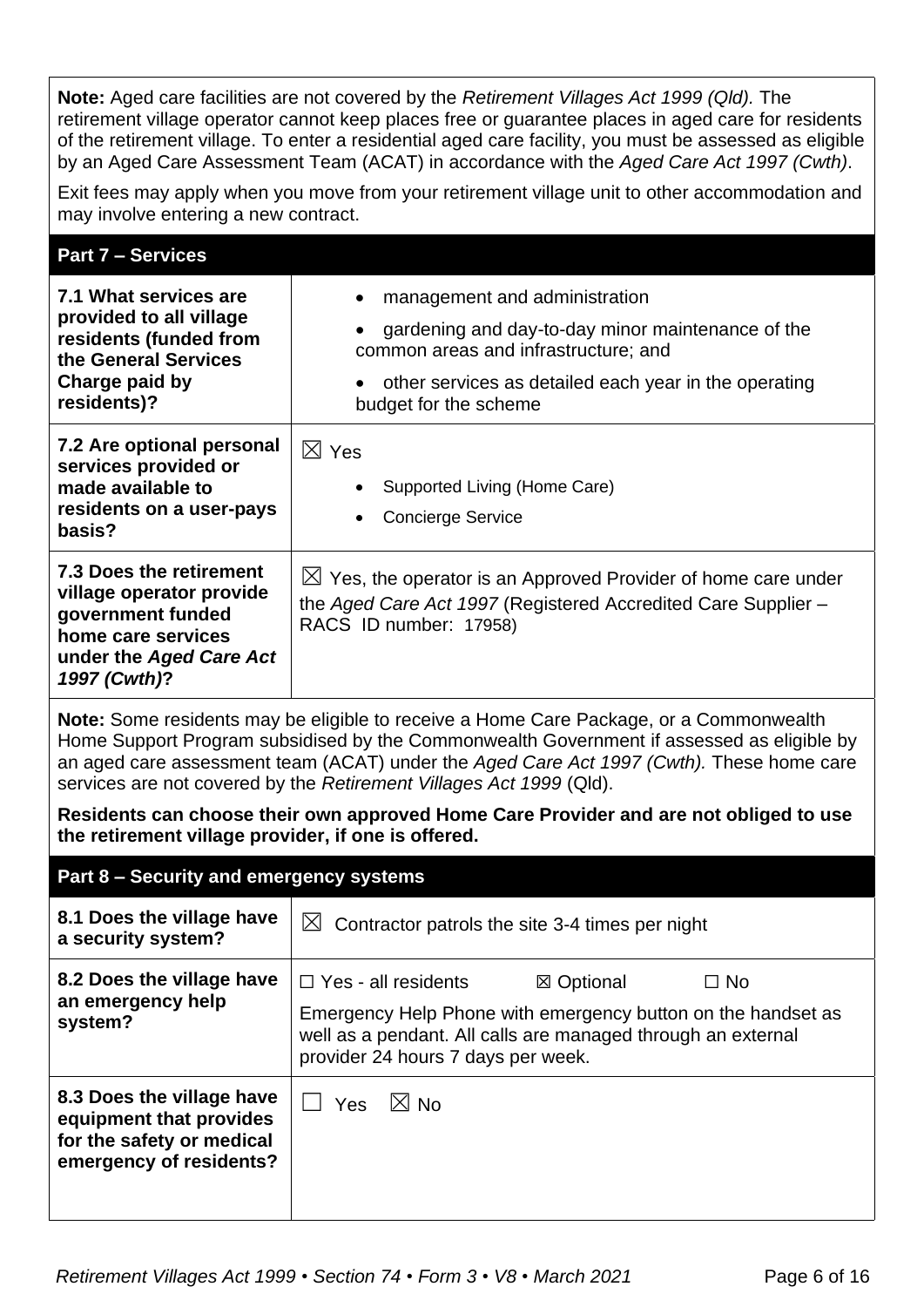# **COSTS AND FINANCIAL MANAGEMENT**

### **Part 9 – Ingoing contribution - entry costs to live in the village**

*An ingoing contribution is the amount a prospective resident must pay under a residence contract to secure a right to reside in the retirement village. The ingoing contribution is also referred to as the sale price or purchase price. It does not include ongoing charges such as rent or other recurring fees.*

| 9.1 What is the estimated                                                                                                                                                    | <b>Accommodation Unit</b><br>Range of ingoing contribution                                                      |                        |  |  |
|------------------------------------------------------------------------------------------------------------------------------------------------------------------------------|-----------------------------------------------------------------------------------------------------------------|------------------------|--|--|
| ingoing contribution<br>(sale price) range for all                                                                                                                           | Independent living units                                                                                        |                        |  |  |
| types of units in the<br>village                                                                                                                                             | Two bedrooms<br>$\overline{\phantom{a}}$                                                                        | \$260 000 to \$285 000 |  |  |
|                                                                                                                                                                              | Two bedrooms +<br>study                                                                                         | \$310 000 to \$370 000 |  |  |
|                                                                                                                                                                              | <b>Full range of ingoing</b><br>contributions for all<br>unit types                                             | \$260 000 to \$370 000 |  |  |
| 9.2 Are there different<br>financial options<br>available for paying the<br>ingoing contribution and<br>exit fee or other fees and<br>charges under a<br>residence contract? | $\boxtimes$ Yes<br>$\vert$ $\vert$ No                                                                           |                        |  |  |
| 9.3 What other entry                                                                                                                                                         | $\Box$ Transfer or stamp duty                                                                                   |                        |  |  |
| costs do residents need<br>to pay?                                                                                                                                           | $\Box$ Costs related to your residence contract                                                                 |                        |  |  |
|                                                                                                                                                                              | Costs related to any other contract                                                                             |                        |  |  |
|                                                                                                                                                                              | $\boxtimes$ Advance payment of one month's General Services Charge and<br>Maintenance Reserve Fund contribution |                        |  |  |
|                                                                                                                                                                              | $\boxtimes$ Other costs: Scheme operator's legal fees currently set at<br>\$1,595.00                            |                        |  |  |
| <i>.</i> .                                                                                                                                                                   | an dhe ti an i ta atan an taon ail na mara ta an an an an an titir                                              |                        |  |  |

# **Part 10 – Ongoing Costs - costs while living in the retirement village**

**General Services Charge:** Residents pay this charge for the general services supplied or made available to residents in the village, which may include management and administration, gardening and general maintenance and other services or facilities for recreation and entertainment described at 7.1.

**Maintenance Reserve Fund contribution:** Residents pay this charge for maintaining and repairing (but not replacing) the village's capital items e.g. communal facilities, swimming pool. This fund may or may not cover maintaining or repairing items in your unit, depending on the terms of your residence contract.

The budgets for the General Services Charge and the Maintenance Reserve Fund are set each financial year and these amounts can increase each year. The amount to be held in the Maintenance Reserve Fund is determined by the operator using a quantity surveyor's report.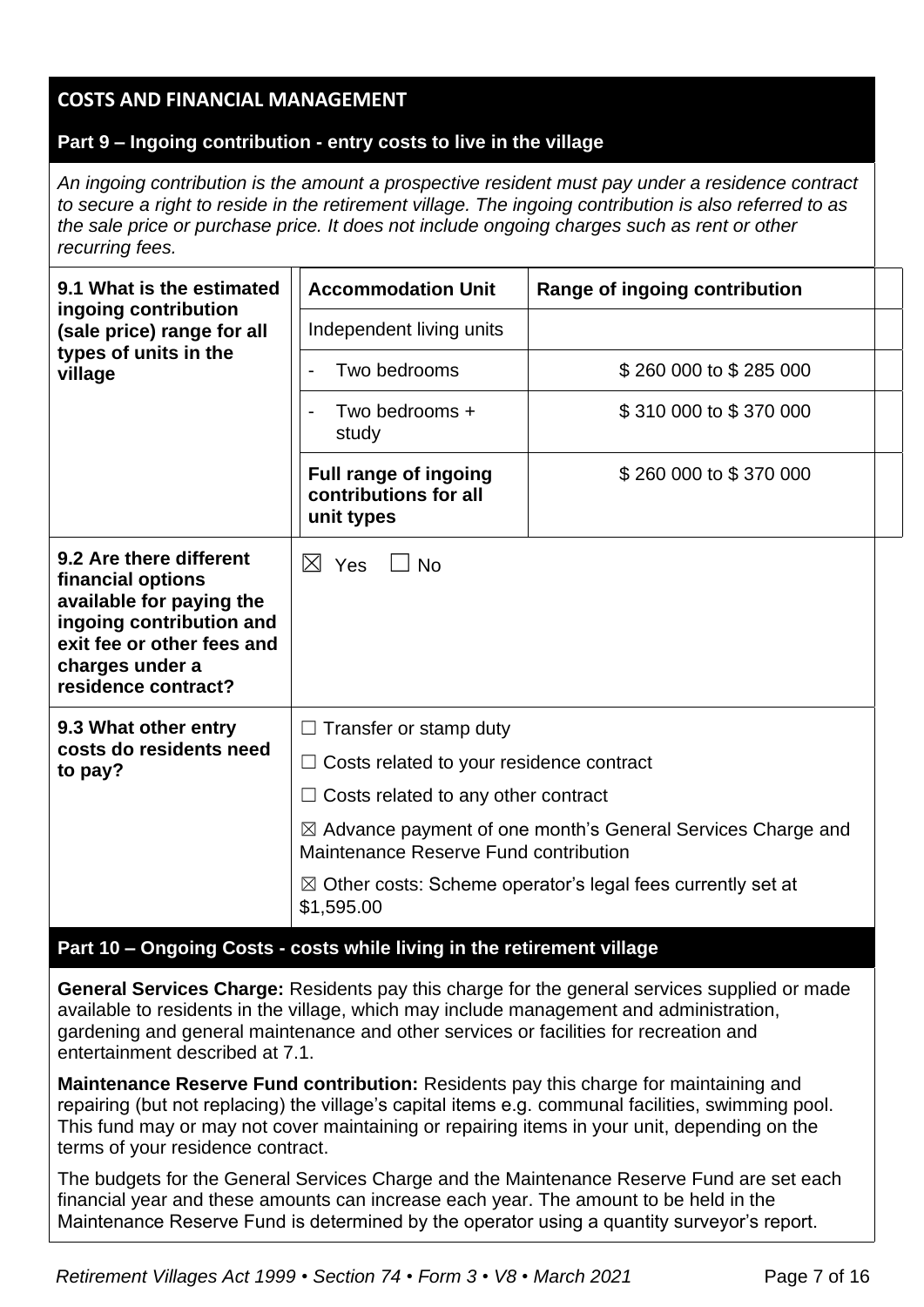**Note:** The following ongoing costs are all stated as weekly amounts to help you compare the costs of different villages. However, the billing period for these amounts may not be weekly.

| contribution<br><b>Type of Unit</b>                                        |                                                       | <b>General Services Charge</b><br>(weekly)                                                                                                                                             |                                                                                       |                                                                     | <b>Maintenance Reserve Fund</b><br>contribution |         |                                           |
|----------------------------------------------------------------------------|-------------------------------------------------------|----------------------------------------------------------------------------------------------------------------------------------------------------------------------------------------|---------------------------------------------------------------------------------------|---------------------------------------------------------------------|-------------------------------------------------|---------|-------------------------------------------|
|                                                                            |                                                       |                                                                                                                                                                                        |                                                                                       |                                                                     | (weekly)                                        |         |                                           |
| <b>Independent Living Units</b>                                            |                                                       |                                                                                                                                                                                        |                                                                                       |                                                                     |                                                 |         |                                           |
| Two bedrooms                                                               |                                                       | \$83.91                                                                                                                                                                                |                                                                                       |                                                                     |                                                 | \$37.00 |                                           |
| Two bedrooms +<br>study                                                    |                                                       | \$83.91                                                                                                                                                                                |                                                                                       |                                                                     |                                                 | \$37.00 |                                           |
|                                                                            |                                                       |                                                                                                                                                                                        | Last three years of General Services Charge and Maintenance Reserve Fund contribution |                                                                     |                                                 |         |                                           |
| <b>Financial</b><br>year                                                   | <b>General Services</b><br>Charge (range)<br>(weekly) |                                                                                                                                                                                        | <b>Overall %</b><br>change from<br>previous year                                      | <b>Maintenance Reserve</b><br><b>Fund contribution)</b><br>(weekly) |                                                 |         | Overall %<br>change from<br>previous year |
|                                                                            |                                                       |                                                                                                                                                                                        |                                                                                       |                                                                     |                                                 |         | $(+ or -)$                                |
| 2019/2020                                                                  | \$79.38                                               |                                                                                                                                                                                        | 1.56%                                                                                 | \$35.87                                                             |                                                 |         | 11.57%                                    |
| 2020/2021                                                                  | \$82.50                                               |                                                                                                                                                                                        | 3.93%                                                                                 | \$35.99                                                             |                                                 |         | 0.33%                                     |
| 2021/2022                                                                  | \$83.19                                               |                                                                                                                                                                                        | 0.84%                                                                                 | \$37.00                                                             |                                                 |         | 2.81%                                     |
| 10.2 What costs relating<br>to the units are not<br>covered by the General |                                                       | $\boxtimes$ Contents insurance                                                                                                                                                         |                                                                                       |                                                                     | $\boxtimes$ Telephone                           |         |                                           |
|                                                                            |                                                       | $\boxtimes$ Electricity                                                                                                                                                                |                                                                                       | $\boxtimes$<br>Internet                                             |                                                 |         |                                           |
| <b>Services Charge?</b><br>(residents will need to                         |                                                       | $\boxtimes$ Gas                                                                                                                                                                        |                                                                                       | $\boxtimes$ Pay TV                                                  |                                                 |         |                                           |
| pay these costs<br>separately)                                             |                                                       | Water                                                                                                                                                                                  |                                                                                       |                                                                     |                                                 |         | $\boxtimes$ Other: Emergency Call System  |
| 10.3 What other ongoing                                                    |                                                       |                                                                                                                                                                                        |                                                                                       |                                                                     |                                                 |         |                                           |
| or occasional costs for                                                    |                                                       | Unit fixtures                                                                                                                                                                          |                                                                                       |                                                                     |                                                 |         |                                           |
| repair, maintenance and<br>replacement of items in,                        |                                                       | $\Box$ Unit fittings                                                                                                                                                                   |                                                                                       |                                                                     |                                                 |         |                                           |
| on or attached to the<br>units are residents                               |                                                       | $\Box$ Unit appliances                                                                                                                                                                 |                                                                                       |                                                                     |                                                 |         |                                           |
| responsible for and pay                                                    |                                                       | $\boxtimes$ None                                                                                                                                                                       |                                                                                       |                                                                     |                                                 |         |                                           |
| for while residing in the<br>unit?                                         |                                                       | <b>Additional Information:</b> The resident must pay for any variations<br>that he/she elects to do (this is subject to the resident obtaining the<br>consent of the scheme operator). |                                                                                       |                                                                     |                                                 |         |                                           |
| 10.4 Does the operator                                                     |                                                       |                                                                                                                                                                                        | $\boxtimes$ Yes $\Box$ No                                                             |                                                                     |                                                 |         |                                           |
| offer a maintenance<br>service or help residents<br>arrange repairs and    |                                                       | The site has full time maintenance staff on site who takes care of all<br>reasonable maintenance requirements at the scheme operator's sole                                            |                                                                                       |                                                                     |                                                 |         |                                           |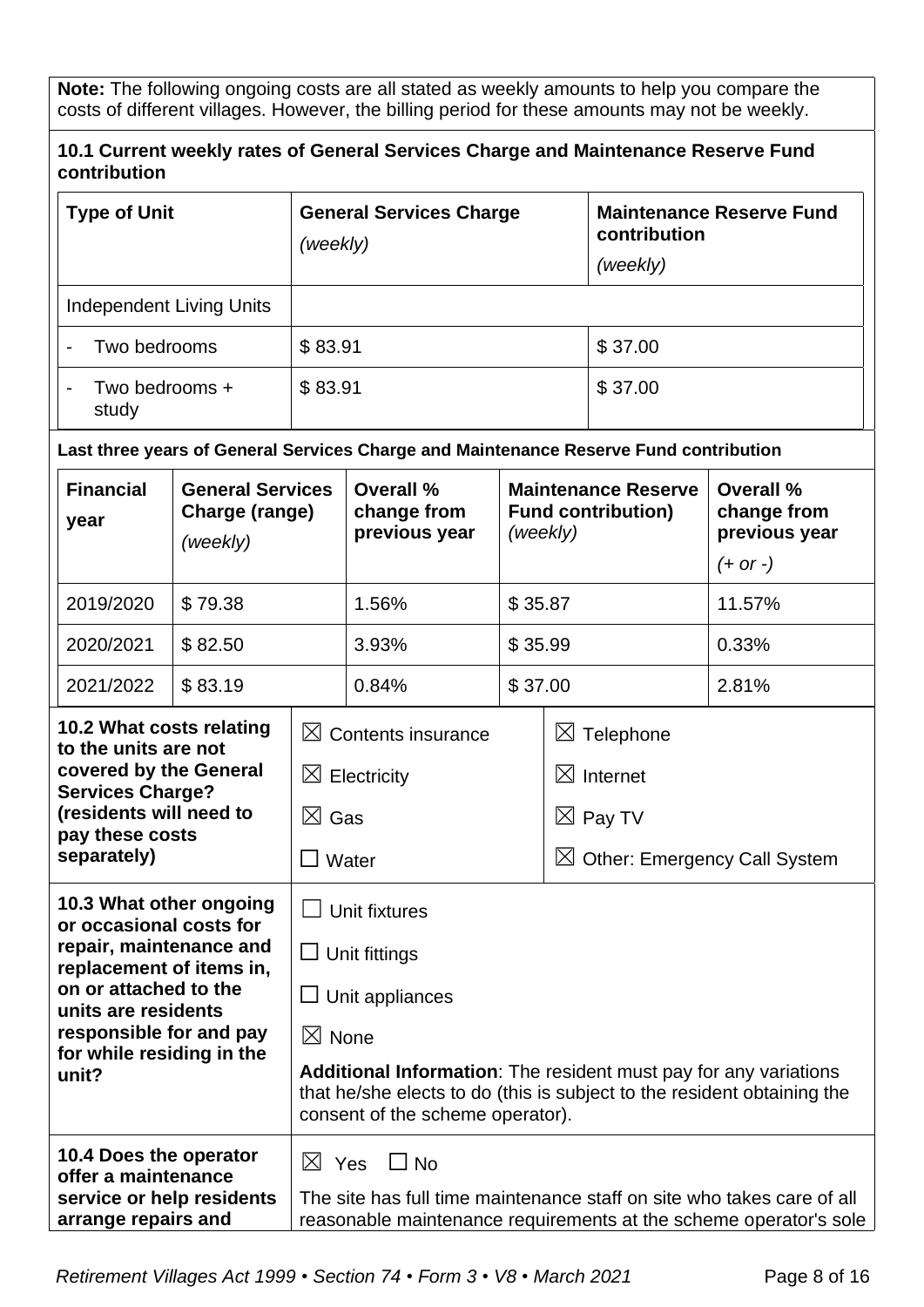| maintenance for their<br>unit?                                                                                                                                                    |                                                                                                            | discretion. Where necessary, external contractors are engaged for<br>more specialised work such as electrical and plumbing.                                                                            |  |  |  |  |
|-----------------------------------------------------------------------------------------------------------------------------------------------------------------------------------|------------------------------------------------------------------------------------------------------------|--------------------------------------------------------------------------------------------------------------------------------------------------------------------------------------------------------|--|--|--|--|
|                                                                                                                                                                                   |                                                                                                            | None of the above are at the cost of the residents.                                                                                                                                                    |  |  |  |  |
|                                                                                                                                                                                   | Part 11- Exit fees - when you leave the village                                                            |                                                                                                                                                                                                        |  |  |  |  |
|                                                                                                                                                                                   |                                                                                                            | A resident may have to pay an exit fee to the operator when they leave their unit or when the right<br>to reside in their unit is sold. This is also referred to as a 'deferred management fee' (DMF). |  |  |  |  |
| 11.1 Do residents pay an<br>exit fee when they<br>permanently leave their<br>unit?                                                                                                |                                                                                                            | $\boxtimes$ Yes – all residents pay an exit fee calculated using the same<br>formula                                                                                                                   |  |  |  |  |
|                                                                                                                                                                                   |                                                                                                            | $\Box$ Yes – all new residents pay an exit fee but the way this is<br>worked out may vary depending on each resident's residence<br>contract                                                           |  |  |  |  |
|                                                                                                                                                                                   |                                                                                                            | $\Box$ No exit fee                                                                                                                                                                                     |  |  |  |  |
|                                                                                                                                                                                   | Time period from date of<br>occupation of unit to the<br>date the resident ceases to<br>reside in the unit | Exit fee calculation based on your ingoing contribution:                                                                                                                                               |  |  |  |  |
|                                                                                                                                                                                   | 1 year or less                                                                                             | 12% calculated on a daily basis during the first year                                                                                                                                                  |  |  |  |  |
|                                                                                                                                                                                   | 2 years or less but more<br>than 1 year                                                                    | 12% plus 8% calculated on a daily basis during the second<br>year                                                                                                                                      |  |  |  |  |
| 3 years or less but more<br>than 2 years<br>4 years or less but more<br>than 3 years<br>5 years or less but more<br>than 4 years                                                  |                                                                                                            | 20% plus 4% calculated on a daily basis during the third year                                                                                                                                          |  |  |  |  |
|                                                                                                                                                                                   |                                                                                                            | 24% plus 3% calculated on a daily basis during the fourth year                                                                                                                                         |  |  |  |  |
|                                                                                                                                                                                   |                                                                                                            | 27% plus 2% calculated on a daily basis during the fifth year                                                                                                                                          |  |  |  |  |
|                                                                                                                                                                                   | 6 years or less but more<br>than 5 years                                                                   | 29% plus 1% calculated on a daily basis during the sixth year                                                                                                                                          |  |  |  |  |
|                                                                                                                                                                                   | More than 6 years                                                                                          | Maximum of 30%                                                                                                                                                                                         |  |  |  |  |
| out on a daily basis.                                                                                                                                                             |                                                                                                            | <b>Note:</b> if the period of occupation is not a whole number of years, the exit fee will be worked                                                                                                   |  |  |  |  |
| The maximum (or capped) exit fee is 30% of your ingoing contribution after 6 years of<br>residence.                                                                               |                                                                                                            |                                                                                                                                                                                                        |  |  |  |  |
| The minimum exit fee is 12% of your ingoing contribution calculated on a daily basis from the<br>date of your occupation of the unit to the date you cease to reside in the unit. |                                                                                                            |                                                                                                                                                                                                        |  |  |  |  |
|                                                                                                                                                                                   | 11.2 What other exit<br>costs do residents need                                                            | $\boxtimes$ Sale costs for the unit                                                                                                                                                                    |  |  |  |  |
|                                                                                                                                                                                   | to pay or contribute to?                                                                                   | Legal costs<br>$\boxtimes$                                                                                                                                                                             |  |  |  |  |
|                                                                                                                                                                                   |                                                                                                            | Other costs                                                                                                                                                                                            |  |  |  |  |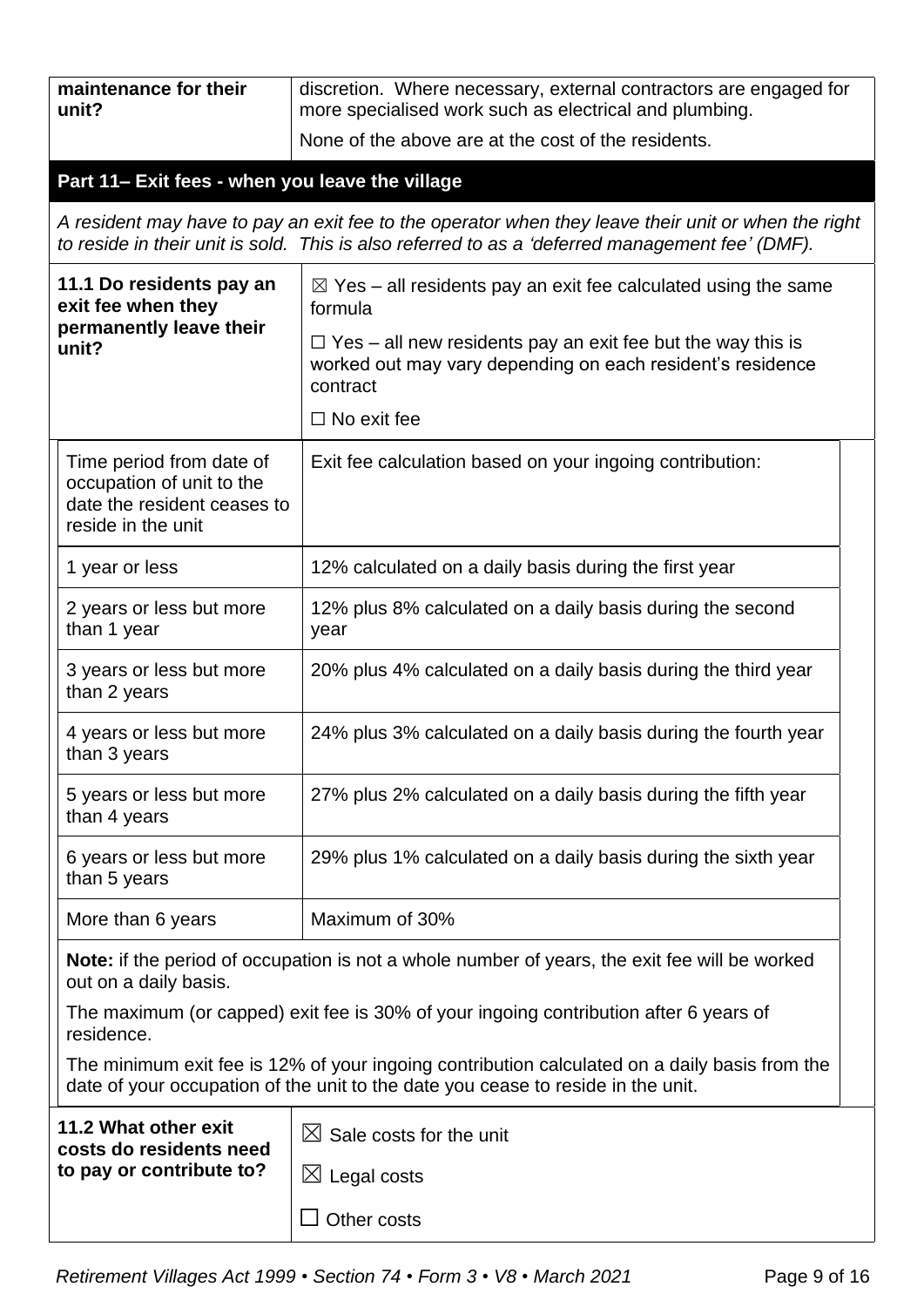| Part 12 - Reinstatement and renovation of the unit                                                                                                                                                         |                                                                                                                                                                                                                                                                                                                                                                                                                                                                                                          |  |  |  |
|------------------------------------------------------------------------------------------------------------------------------------------------------------------------------------------------------------|----------------------------------------------------------------------------------------------------------------------------------------------------------------------------------------------------------------------------------------------------------------------------------------------------------------------------------------------------------------------------------------------------------------------------------------------------------------------------------------------------------|--|--|--|
| 12.1 Is the resident<br>responsible for<br>reinstatement of the unit<br>when they leave the<br>unit?                                                                                                       | $\boxtimes$ Yes $\Box$ No<br>Reinstatement work means replacements or repairs that are<br>reasonably necessary to return the unit to the same condition it was<br>in when the resident started occupation, apart from:                                                                                                                                                                                                                                                                                   |  |  |  |
|                                                                                                                                                                                                            | Fair wear and tear; and                                                                                                                                                                                                                                                                                                                                                                                                                                                                                  |  |  |  |
|                                                                                                                                                                                                            | Renovations and other changes to the condition of the unit<br>carried out with agreement of the resident and operator.                                                                                                                                                                                                                                                                                                                                                                                   |  |  |  |
|                                                                                                                                                                                                            | Fair wear and tear includes a reasonable amount of wear and tear<br>associated with the use of items commonly used in a retirement<br>village. However, a resident is responsible for the cost of replacing a<br>capital item of the retirement village if the resident deliberately<br>damages the item or causes accelerated wear.                                                                                                                                                                     |  |  |  |
|                                                                                                                                                                                                            | Entry and exit inspections and reports are undertaken by the<br>operator and resident to assess the condition of the unit.                                                                                                                                                                                                                                                                                                                                                                               |  |  |  |
| 12.2 Is the resident                                                                                                                                                                                       | $\boxtimes$ No                                                                                                                                                                                                                                                                                                                                                                                                                                                                                           |  |  |  |
| responsible for<br>renovation of the unit<br>when they leave the<br>unit?                                                                                                                                  | Renovation means replacements or repairs other than reinstatement<br>work. By law, the operator is responsible for the cost of any<br>renovation work on a former resident's unit, unless the residence<br>contract provides for the resident to share in the capital gain on the<br>sale of the resident's interest in the unit. Renovation costs are<br>shared between the former resident and operator in the same<br>proportion as any capital gain is to be shared under the residence<br>contract. |  |  |  |
| Part 13 - Capital gain or losses                                                                                                                                                                           |                                                                                                                                                                                                                                                                                                                                                                                                                                                                                                          |  |  |  |
| 13.1 When the resident's<br>interest or right to reside<br>in the unit is sold, does<br>the resident share in the<br>capital gain or capital<br>loss on the resale of<br>their unit?                       | $\boxtimes$ No                                                                                                                                                                                                                                                                                                                                                                                                                                                                                           |  |  |  |
| <b>Part 14 - Exit entitlement</b>                                                                                                                                                                          |                                                                                                                                                                                                                                                                                                                                                                                                                                                                                                          |  |  |  |
| An exit entitlement is the amount the operator may be required to pay the former resident under a<br>residence contract after the right to reside is terminated and the former resident has left the unit. |                                                                                                                                                                                                                                                                                                                                                                                                                                                                                                          |  |  |  |
| 14.1 How is the exit<br>entitlement which the<br>operator will pay the<br>resident worked out?                                                                                                             | Ingoing contribution paid<br>Less exit fee<br><b>Less</b> share of selling costs<br><b>Less</b> share of reinstatement works<br><b>Less</b> any outstanding charges                                                                                                                                                                                                                                                                                                                                      |  |  |  |
|                                                                                                                                                                                                            | Less scheme operators legal fees                                                                                                                                                                                                                                                                                                                                                                                                                                                                         |  |  |  |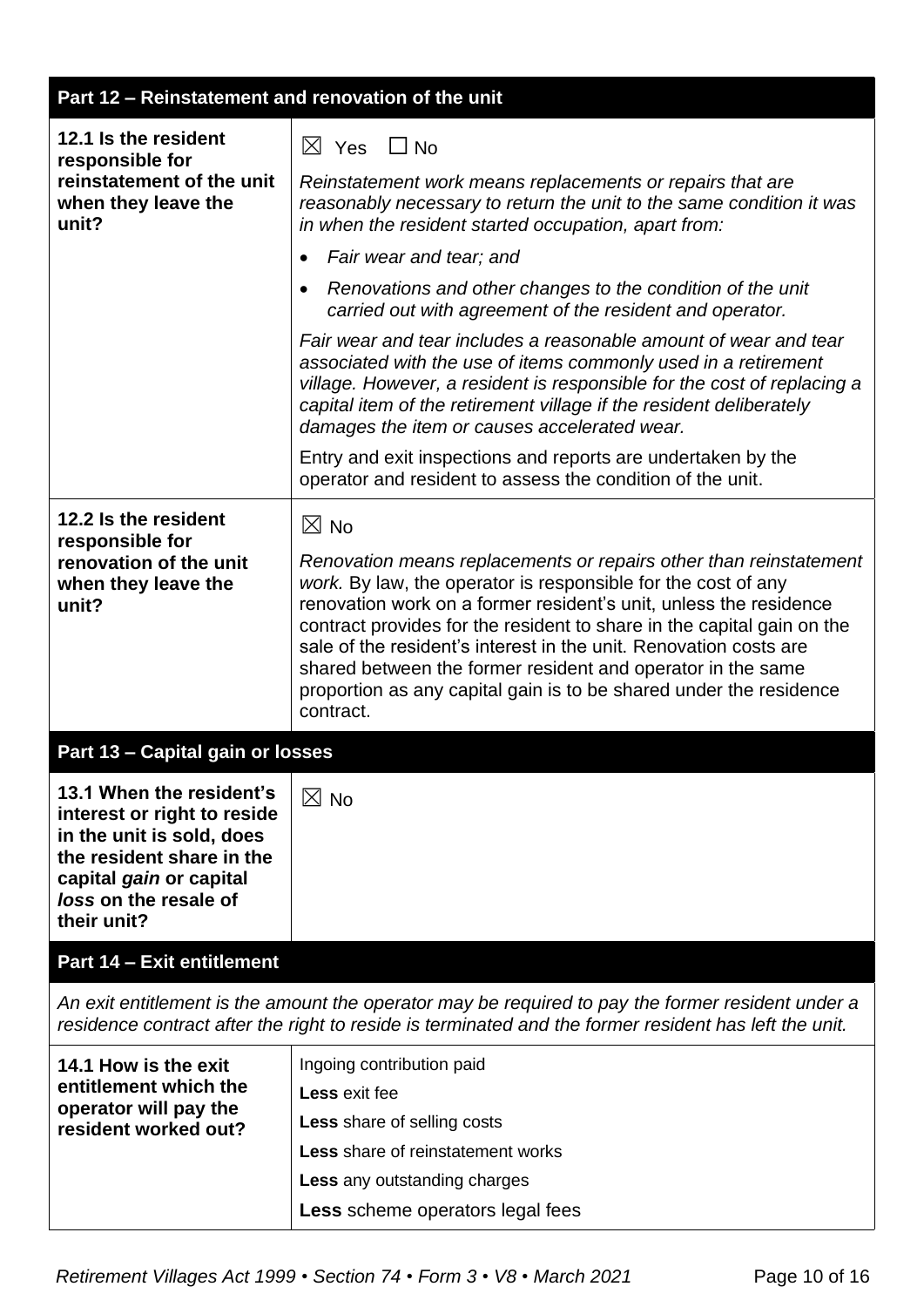| 14.2 When is the exit<br>entitlement payable?                                       | By law, the operator must pay the exit entitlement to a former<br>resident on or before the earliest of the following days:                                                                                                                                                      |                                                                                                                     |                |                                                                        |  |
|-------------------------------------------------------------------------------------|----------------------------------------------------------------------------------------------------------------------------------------------------------------------------------------------------------------------------------------------------------------------------------|---------------------------------------------------------------------------------------------------------------------|----------------|------------------------------------------------------------------------|--|
|                                                                                     | the day stated in the residence contract which is 9 months after<br>the termination of the residence contract                                                                                                                                                                    |                                                                                                                     |                |                                                                        |  |
|                                                                                     |                                                                                                                                                                                                                                                                                  | 14 days after the settlement of the sale of the right to reside in<br>the unit to the next resident or the operator |                |                                                                        |  |
|                                                                                     | 18 months after the termination date of the resident's right to<br>reside under the residence contract, even if the unit has not been<br>resold, unless the operator has been granted an extension for<br>payment by the Queensland Civil and Administrative Tribunal<br>(QCAT). |                                                                                                                     |                |                                                                        |  |
|                                                                                     | who has died.                                                                                                                                                                                                                                                                    | In addition, an operator is entitled to see probate or letters of                                                   |                | administration before paying the exit entitlement of a former resident |  |
| 14.3 What is the turnover<br>of units for sale in the                               | financial year                                                                                                                                                                                                                                                                   | 5 accommodation units were vacant as at the end of the last                                                         |                |                                                                        |  |
| village?                                                                            |                                                                                                                                                                                                                                                                                  | 1 accommodation unit was resold during the last financial year                                                      |                |                                                                        |  |
|                                                                                     | three financial years                                                                                                                                                                                                                                                            | 6 months was the average length of time to sell a unit over the last                                                |                |                                                                        |  |
| Part 15- Financial management of the village                                        |                                                                                                                                                                                                                                                                                  |                                                                                                                     |                |                                                                        |  |
| 15.1 What is the financial<br>status for the funds that                             | <b>General Services Charges (General Service Fees and</b><br>Maintenance Reserve Funds) for the last 3 years                                                                                                                                                                     |                                                                                                                     |                |                                                                        |  |
| the operator is required<br>to maintain under the<br><b>Retirement Villages Act</b> | Financial<br>Year                                                                                                                                                                                                                                                                | Deficit / Surplus                                                                                                   | <b>Balance</b> | \$ Change from<br>previous year                                        |  |
| 1999?                                                                               | 2018/2019                                                                                                                                                                                                                                                                        | \$8,069                                                                                                             | \$14,156       | $-$7,575$                                                              |  |
|                                                                                     | 2019/2020                                                                                                                                                                                                                                                                        | $-$13,108$                                                                                                          | \$1,048        | $-$21,177$                                                             |  |
|                                                                                     | 2020/2021                                                                                                                                                                                                                                                                        | $-$11,824$                                                                                                          | $-$10,776$     | \$1,284                                                                |  |
|                                                                                     | <b>Balance of General Services Charges Fund</b><br>$-$10,776$<br>for last financial year                                                                                                                                                                                         |                                                                                                                     |                |                                                                        |  |
|                                                                                     | Balance of Maintenance Reserve Fund for<br>\$36,359<br>last financial year                                                                                                                                                                                                       |                                                                                                                     |                |                                                                        |  |
|                                                                                     | Balance of Capital Replacement Fund for<br>the last financial year                                                                                                                                                                                                               | \$1,153,495                                                                                                         |                |                                                                        |  |
|                                                                                     | Percentage of a resident ingoing contribution<br>applied to the Capital Replacement Fund                                                                                                                                                                                         |                                                                                                                     |                |                                                                        |  |
|                                                                                     | The operator pays a percentage of a<br>resident's ingoing contribution, as determined<br>by a quantity surveyor's report, to the Capital<br>Replacement Fund. This fund is used for<br>replacing the village's capital items.                                                    | 1%                                                                                                                  |                |                                                                        |  |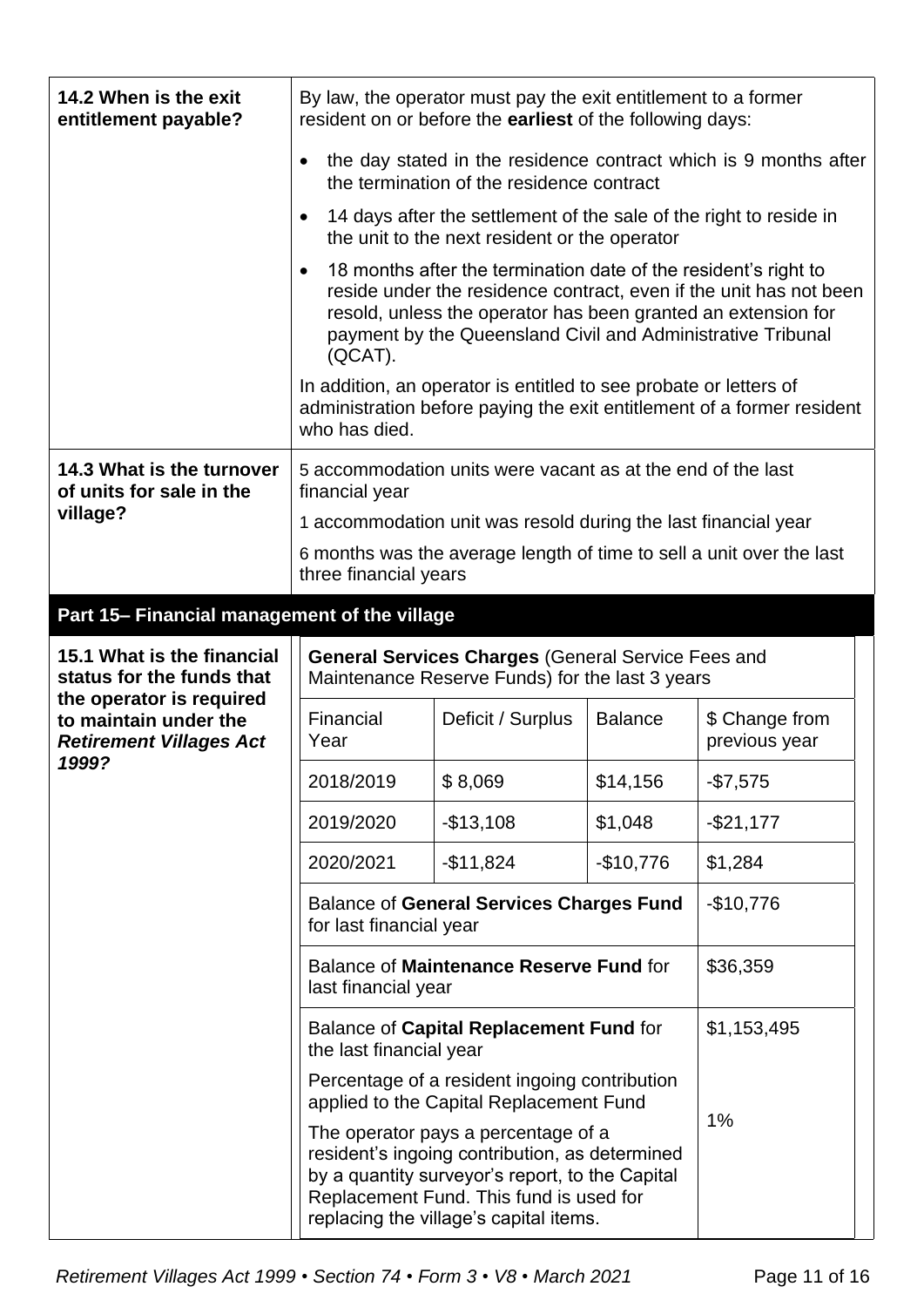# **Part 16 – Insurance**

The village operator must take out general insurance, to full replacement value, for the retirement village, including for:

- communal facilities; and
- the accommodation units, other than accommodation units owned by residents.

Residents contribute towards the cost of this insurance as part of the General Services Charge.

| 16.1 Is the resident<br>responsible for                                         | $\boxtimes$ Yes<br>$\Box$ No                                                                                                                      |  |  |  |  |
|---------------------------------------------------------------------------------|---------------------------------------------------------------------------------------------------------------------------------------------------|--|--|--|--|
| arranging any insurance                                                         | The resident is responsible for these insurance policies:                                                                                         |  |  |  |  |
| cover?                                                                          | (a)<br>your property in the Unit;                                                                                                                 |  |  |  |  |
| If yes, the resident is<br>responsible for these<br>insurance policies:         | public liability claims brought as a result of any incident<br>(b)<br>occurring in the Unit; and                                                  |  |  |  |  |
|                                                                                 | workers compensation claims brought by any<br>(c)<br>employee or contractor that you engage to carry out<br>work or provide services in the Unit. |  |  |  |  |
| Part 17 - Living in the village                                                 |                                                                                                                                                   |  |  |  |  |
| Trial or settling in period in the village                                      |                                                                                                                                                   |  |  |  |  |
| 17.1 Does the village<br>offer prospective                                      | $\boxtimes$ No<br>$\Box$ Yes                                                                                                                      |  |  |  |  |
| residents a trial period or<br>a settling in period in the<br>village?          |                                                                                                                                                   |  |  |  |  |
| <b>Pets</b>                                                                     |                                                                                                                                                   |  |  |  |  |
| <b>17.2 Are residents</b>                                                       | $\boxtimes$ No<br>Yes                                                                                                                             |  |  |  |  |
| allowed to keep pets?                                                           | Not without the consent of the operator who may give or refuse at their<br>absolute discretion.                                                   |  |  |  |  |
| <b>Visitors</b>                                                                 |                                                                                                                                                   |  |  |  |  |
| 17.3 Are there<br>restrictions on visitors                                      | ⊠<br>Yes<br><b>No</b>                                                                                                                             |  |  |  |  |
| staying with residents or<br>visiting?                                          | You must register all guests who stay overnight or longer at The<br>Unit, at the administrative office of the Village.                            |  |  |  |  |
| If yes: specify any                                                             | With our prior approval you may:                                                                                                                  |  |  |  |  |
| restrictions or conditions<br>on visitors (e.g. length of<br>stay, arrange with | have guests stay in The Unit for three (3) or more<br>(a)<br>consecutive nights up to a maximum of 14 consecutive<br>nights;                      |  |  |  |  |
| manager)                                                                        | allow a Visitor to use The Unit if you are not staying there at<br>(b)<br>the same time;                                                          |  |  |  |  |
|                                                                                 | have more than four (4) guests stay overnight in The Unit on<br>(c)<br>any one night.                                                             |  |  |  |  |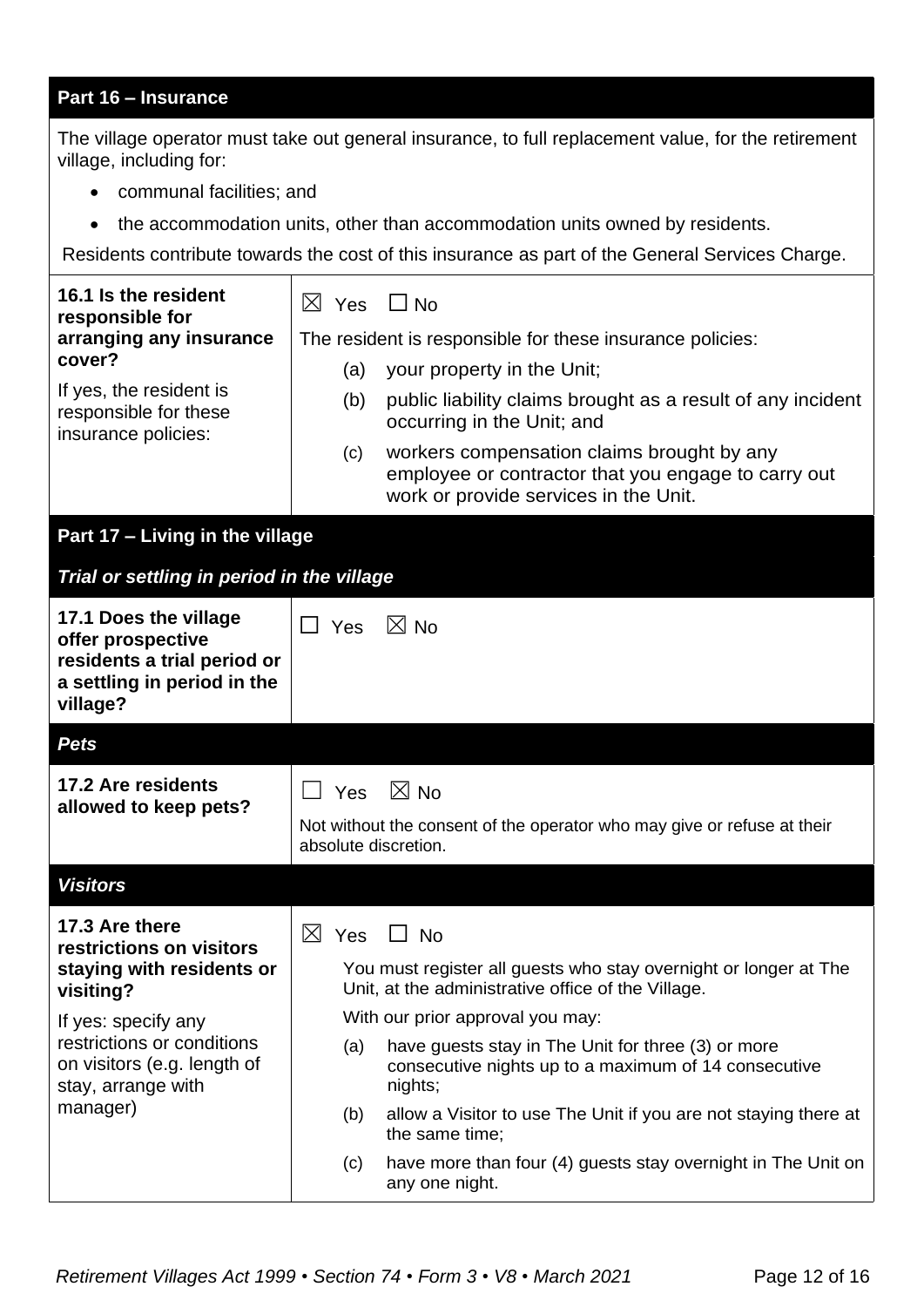|                                                                                                | However, you may not have a Visitor live in The Unit or use The<br>Unit for longer than 30 days in any 12 month period without our<br>consent which we may give or deny in our absolute discretion.                               |
|------------------------------------------------------------------------------------------------|-----------------------------------------------------------------------------------------------------------------------------------------------------------------------------------------------------------------------------------|
|                                                                                                | If we consent to a Visitor staying in The Unit for any period of time<br>then we can revoke that consent at any time in our absolute<br>discretion.                                                                               |
| <b>Village by-laws and village rules</b>                                                       |                                                                                                                                                                                                                                   |
| 17.4 Does the village<br>have village by-laws?                                                 | $\boxtimes$<br>Yes<br><b>No</b>                                                                                                                                                                                                   |
|                                                                                                | By law, residents may, by special resolution at a residents meeting<br>and with the agreement of the operator, make, change or revoke by-<br>laws for the village.                                                                |
|                                                                                                | Note: See notice at end of document regarding inspection of village                                                                                                                                                               |
|                                                                                                | by-laws                                                                                                                                                                                                                           |
| 17.5 Does the operator<br>have other rules for the                                             | $\boxtimes$ No<br>Yes                                                                                                                                                                                                             |
| village.                                                                                       | If yes: Rules may be made available on request                                                                                                                                                                                    |
| <b>Resident input</b>                                                                          |                                                                                                                                                                                                                                   |
| 17.6 Does the village                                                                          | $\boxtimes$ No<br>Yes                                                                                                                                                                                                             |
| have a residents<br>committee established<br>under the Retirement<br><b>Villages Act 1999?</b> | By law, residents are entitled to elect and form a residents<br>committee to deal with the operator on behalf of residents about the<br>day-to-day running of the village and any complaints or proposals<br>raised by residents. |
|                                                                                                | You may like to ask the village manager about an opportunity to talk<br>with members of the resident committee about living in this village.                                                                                      |
| <b>Part 18 - Accreditation</b>                                                                 |                                                                                                                                                                                                                                   |
| 18.1 Is the village<br>voluntarily accredited                                                  | $\boxtimes$ No, village is not accredited                                                                                                                                                                                         |
| through an industry-<br>based accreditation<br>scheme?                                         | $\Box$ Yes, village is voluntarily accredited through                                                                                                                                                                             |
|                                                                                                | Note: Retirement village accreditation schemes are industry-based schemes. The Retirement<br>Villages Act 1999 does not establish an accreditation scheme or standards for retirement villages.                                   |
| Part 19 - Waiting list                                                                         |                                                                                                                                                                                                                                   |
| 19.1 Does the village<br>maintain a waiting list for<br>entry?                                 | $\boxtimes$ Yes<br>$\Box$ No                                                                                                                                                                                                      |
| If yes,                                                                                        |                                                                                                                                                                                                                                   |
| what is the fee to join<br>the waiting list?                                                   | $\boxtimes$ No fee                                                                                                                                                                                                                |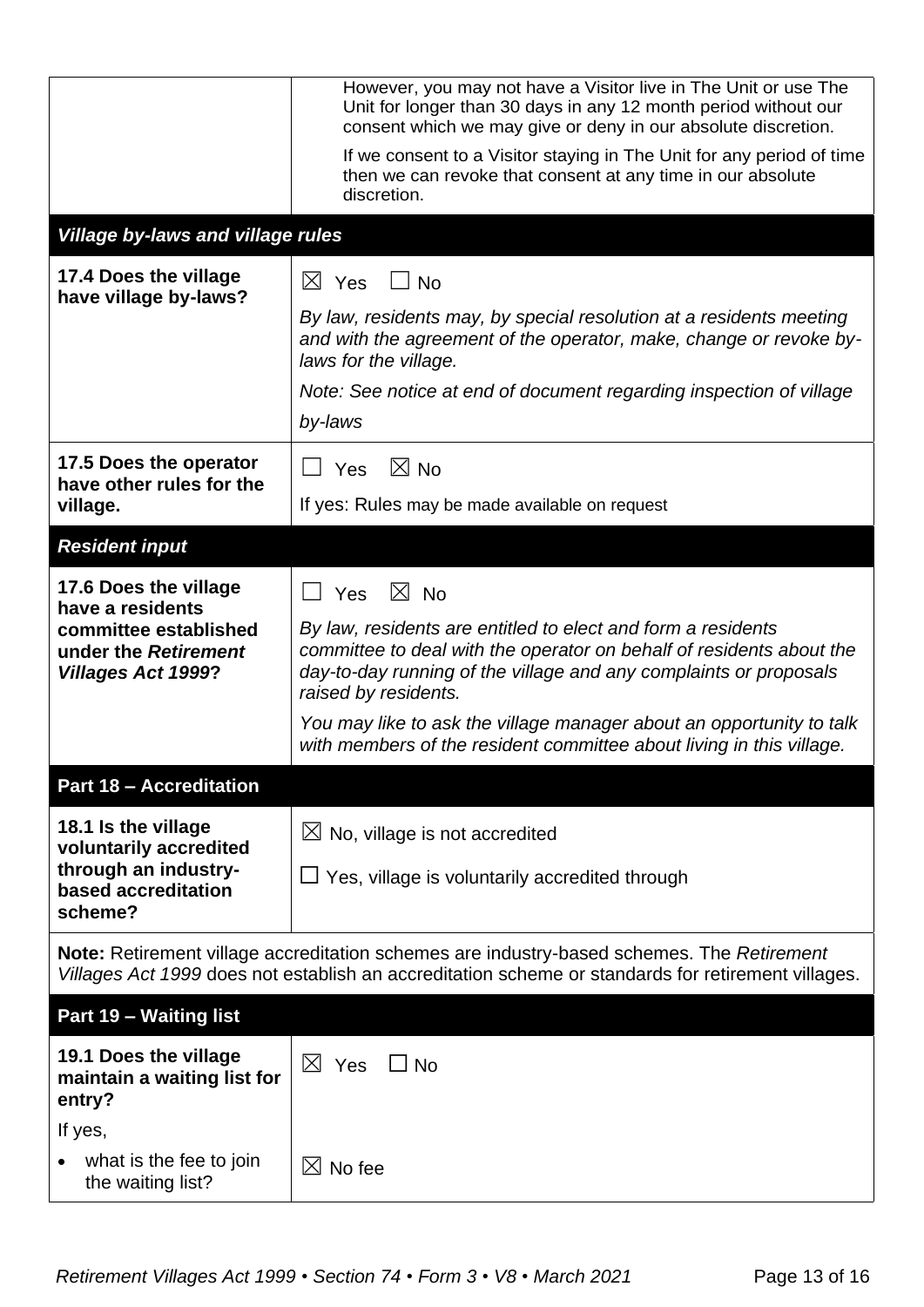#### **Access to documents**

**The following operational documents are held by the retirement village scheme operator and a prospective resident or resident may make a written request to the operator to inspect or take a copy of these documents free of charge. The operator must comply with the request by the date stated by the prospective resident or resident (which must be at least seven days after the request is given).**

- $\boxtimes$  Certificate of registration for the retirement village scheme
- □ Certificate of title or current title search for the retirement village land
- $\boxtimes$  Village site plan
- $\boxtimes$  Plans showing the location, floor plan or dimensions of accommodation units in the village
- ☐ An approved redevelopment plan for the village under the *Retirement Villages Act*
- $\Box$  An approved transition plan for the village
- $\Box$  An approved closure plan for the village
- ☐ Plans of any units or facilities under construction
- $\Box$  Development or planning approvals for any further development of the village
- $\boxtimes$  The annual financial statements and report presented to the previous annual meeting of the retirement village
- $\boxtimes$  Statements of the balance of the capital replacement fund or maintenance reserve fund or Income and expenditure for general services at the end of the previous three financial years of the retirement village
- ☐ Statements of the balance of any Body Corporate administrative fund or sinking fund at the end of the previous three years of the retirement village
- $\boxtimes$  Examples of contracts that residents may have to enter into
- ☐ Village dispute resolution process
- $\boxtimes$  Village by-laws
- $\boxtimes$  Village insurance policies and certificates of currency
- ☒ A current public information document (PID) continued in effect under section 237I of the Act (this applies to existing residence contracts)

*An example request form containing all the necessary information you must include in your request is available on the Department of Housing and Public Works website.*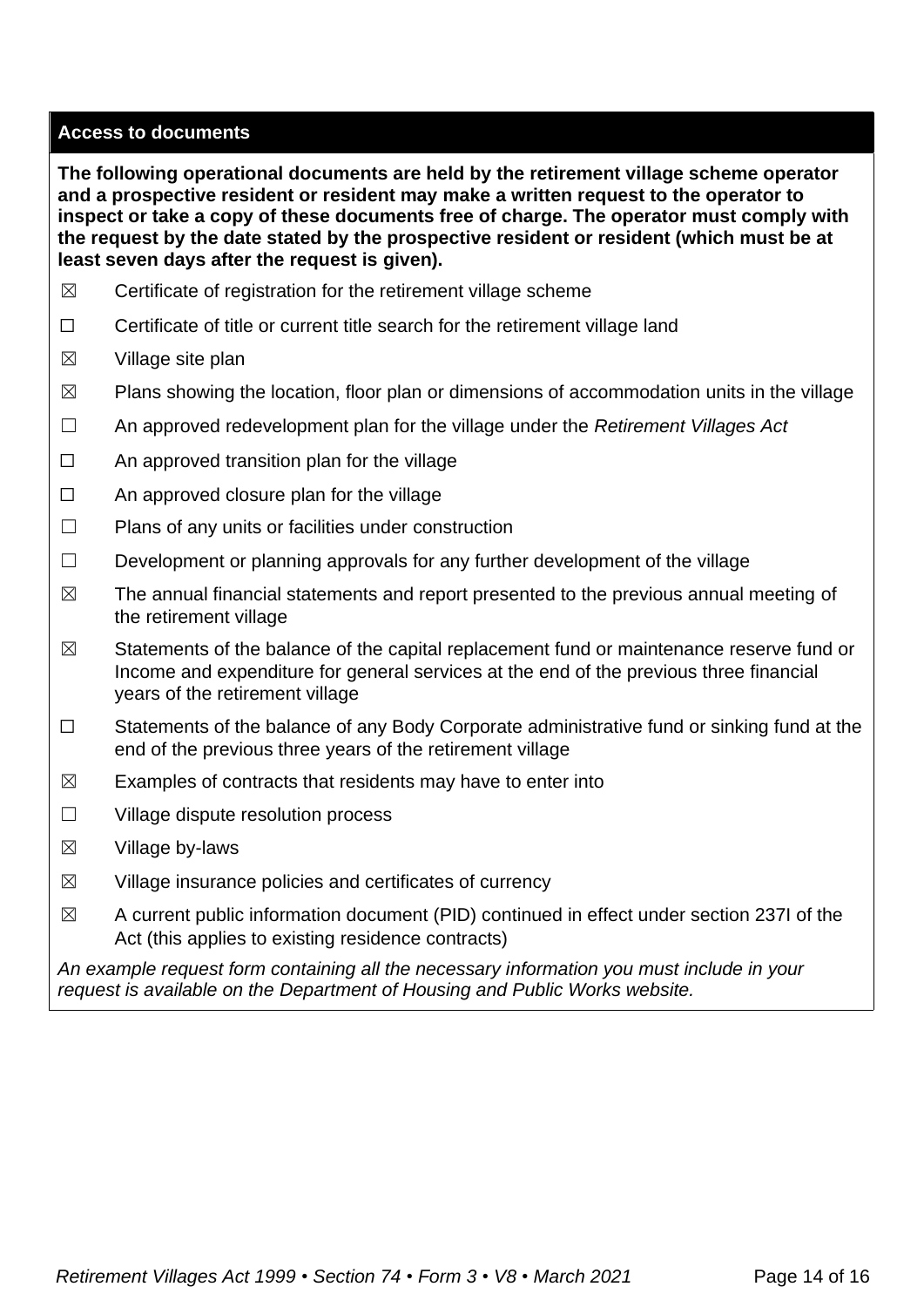### **Further Information**

If you would like more information, contact the Department of Housing and Public Works on 13 QGOV (13 74 68) or visit our website at **[www.hpw.qld.gov.au](http://www.hpw.qld.gov.au/)**

#### **General Information**

General information and fact sheets on retirement villages: [www.qld.gov.au/retirementvillages](http://www.qld.gov.au/retirementvillages) For more information on retirement villages and other seniors living options:

[www.qld.gov.au/seniorsliving](http://www.qld.gov.au/seniorsliving)

#### **Regulatory Services, Department of Housing and Public Works**

Regulatory Services administers the *Retirement Villages Act 1999*. This includes investigating complaints and alleged breaches of the Act.

Department of Housing and Public Works

GPO Box 690, Brisbane, QLD 4001

Phone: 07 3008 3450

Email: regulatoryservices@hpw.qld.gov.au

Website: [www.hpw.qld.gov.au/housing](http://www.hpw.qld.gov.au/housing)

# **Queensland Retirement Village and Park Advice Service (QRVPAS)**

Specialist service providing free information and legal assistance for residents and prospective residents of retirement villages and manufactured home parks in Queensland.

Caxton Legal Centre Inc.

1 Manning Street, South Brisbane, QLD 4101

Phone: 07 3214 6333

Email: caxton@caxton.org.au

Website: [www.caxton.org.au](http://www.caxton.org.au/)

# **Department of Human Services (Australian Government)**

Information on planning for retirement and how moving into a retirement village can affect your pension

Phone: 132 300

Website: [www.humanservices.gov.au/individuals/subjects/age-pension-and-planning-your](file:///C:/Users/juliet.gross/AppData/Roaming/Microsoft/Word/www.humanservices.gov.au/individuals/subjects/age-pension-and-planning-your-retirement)[retirement](file:///C:/Users/juliet.gross/AppData/Roaming/Microsoft/Word/www.humanservices.gov.au/individuals/subjects/age-pension-and-planning-your-retirement)

#### **Seniors Legal and Support Service**

These centres provide free legal and support services for seniors concerned about elder abuse, mistreatment or financial exploitation.

Caxton Legal Centre Inc.